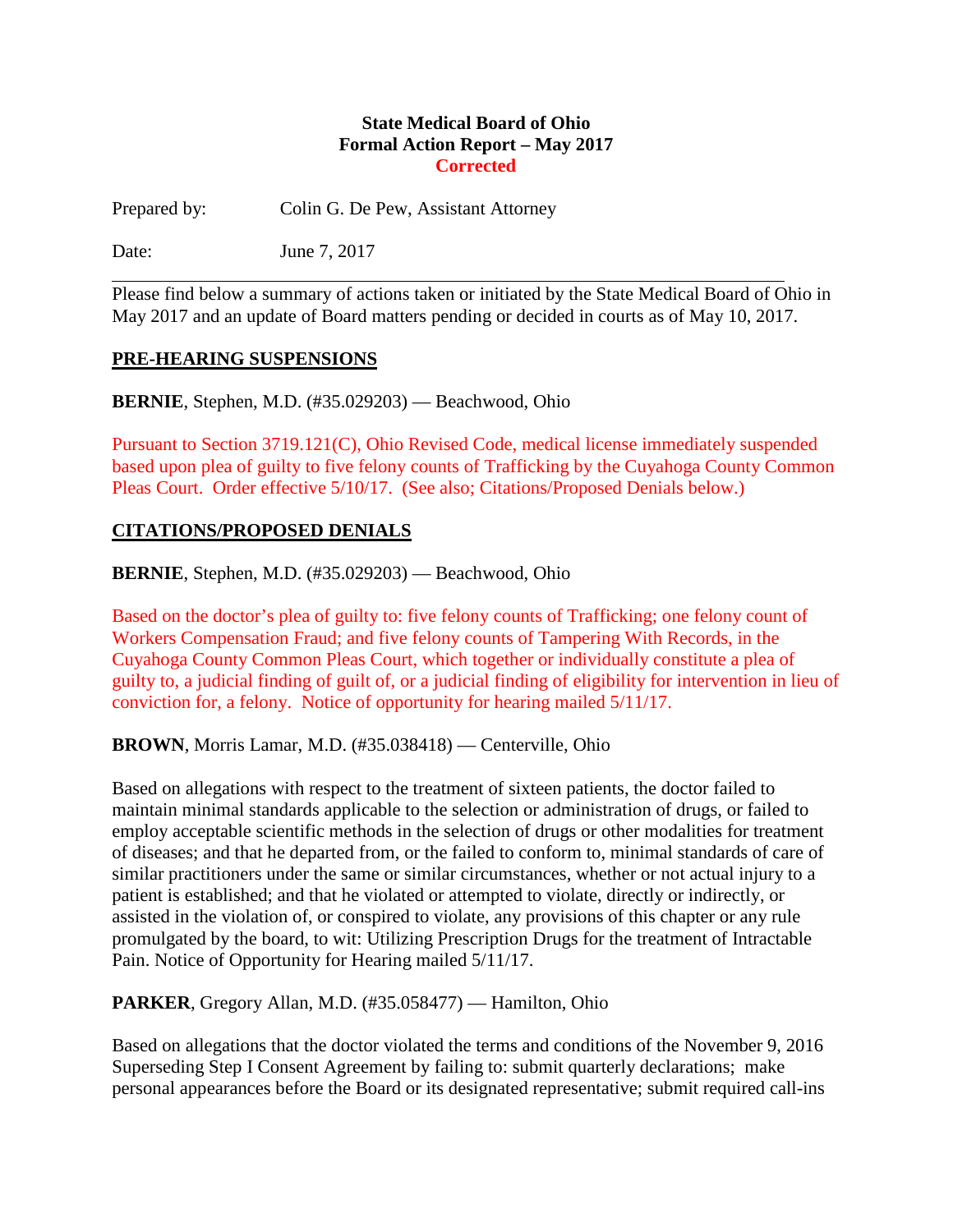and urine screenings; and submit documentation evidencing continued participation in an alcohol and drug rehabilitation program. Notice of Opportunity for Hearing mailed 5/11/17.

**SIDDIQI**, Munawar, M.D. (#35.077460) — London, Kentucky

Based on the prior action of the Kentucky Board of Medical Licensure which restricted the doctor's license to practice medicine and surgery for an indefinite period of time; prohibited the doctor from prescribing, dispensing, or otherwise professionally utilizing controlled substances; and also required the doctor to complete courses on medical record keeping, and prescribing of controlled substances. Notice of Opportunity for Hearing mailed 5/11/17.

**ZIA, AMIR**, M.D. (#35.091198 ) — Bowling Green, Kentucky

Based on the prior action of the Kentucky Board of Medical Licensure which restricted the doctor's license to practice medicine and surgery for an indefinite period of time by prohibiting the doctor from performing epidural steroid injections, facet joint injections, and radiofrequency thermocoagulation, and requiring the doctor to have a chaperone during sensitive examinations or in the presence of female patients. Notice of Opportunity for Hearing mailed 5/11/17.

# **FINAL ORDERS**

**AGGARWAL**, Arun, M.D. (#35.120049) — Mayfield Heights, Ohio

Certificate to practice medicine and surgery in the State of Ohio permanently revoked. Based on the finding that the doctor engaged in sexual misconduct with two specified patients, one of whom was a minor at the time of alleged misconduct. Order effective  $5/11/17$ .

### **VOLUNTARY PERMANENT SURRENDERS/ RETIREMENTS/WITHDRAWALS**

**BLACKBURN**, Richard J., D.O. (#34.006104) — Ravenswood, West Virginia

Permanent revocation of license to practice osteopathic medicine and surgery authorized by doctor in lieu of further formal disciplinary proceedings pursuant to Section 4731.22(B)(22), Ohio Revised Code. Agreement effective 5/10/17.

**ST. ONGE**, Rick D., M.D. (#35. 066328) — Columbus, Ohio

Permanent revocation of certificate to practice medicine and surgery authorized by doctor in lieu of further formal disciplinary proceedings pursuant to Sections 4731.22(B)(5), and (B)(15), Ohio Revised Code. Agreement effective 5/10/17. (See Dismissals Section Below).

**PEREZ**, Carlos Antonio, M.D. (#35.039557) — Richfield, Ohio

Permanent revocation of certificate to practice medicine and surgery authorized by doctor in lieu of further formal disciplinary proceedings pursuant to Sections 4731.22(B)(20), Ohio Revised Code. Agreement effective 5/10/17. Surrender effective June 1, 2017.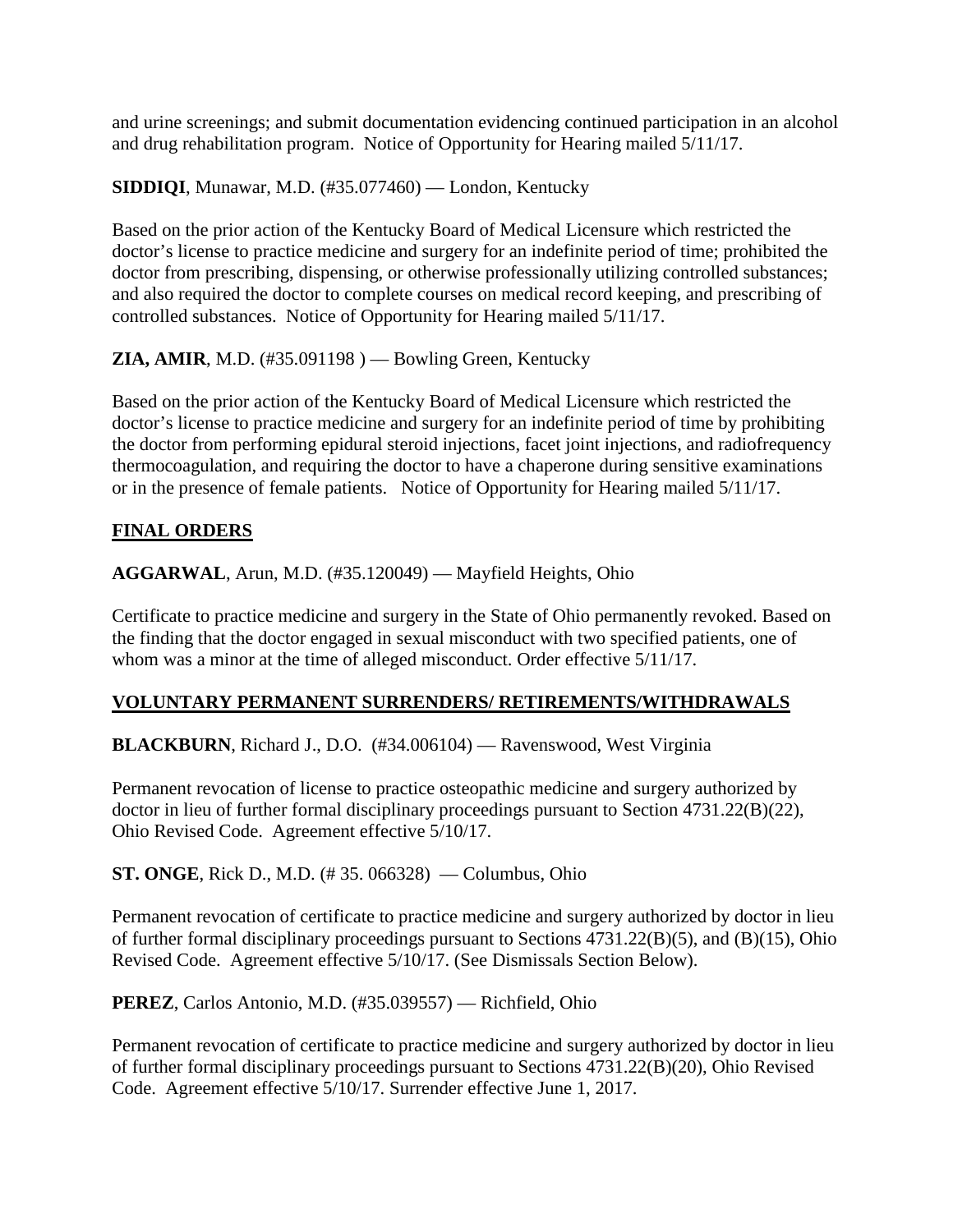## **CONSENT AGREEMENTS**

### **LINDNER**, Robert Arthur, L.M.T. (#33.009676) — Upper Arlington, Ohio

License to practice massage therapy restored, provided he otherwise meets all statutory and regulatory requirements, and then immediately suspended for ninety days subject to interim monitoring terms and probationary monitoring terms for at least two years, including successful completion of professional ethics course, and payment of a five hundred dollar fine. Based on the massage therapist's admission that he practiced massage therapy for more than two years after his license expired, which constitutes a felony. Agreement effective 5/10/17.

**ROSE**, Deborah Lyn., M.D. (#57.028147) — Cleveland, Ohio

Certificate to practice medicine and surgery reprimanded. Based on: a 2002 prior action by the State of Alaska which reprimanded the doctor, placed her on probation for five years, and issued a fine; a 2003 prior action by the Medical Board of California which issued a nonpermanent surrender of her certificate to practice medicine and surgery; a 2004 Consent Agreement with the Arizona Medical Board; a 2013 Consent Agreement with the New Mexico Medical Board requiring her to adhere to probation and monitoring terms; and a 2013 Settlement Agreement with the California Board requiring her to adhere to probation and monitoring terms. Agreement effective 5/10/17.

### **PROBATIONARY REQUESTS AND MODIFICATIONS**

**BABAR**, Nabila S., M.D. (# 35.067632) — Mason, Ohio

Doctor's request for early release from the terms of the February 10, 2016 Consent Agreement denied by vote of the Board on 5/10/17.

**BATRA**, Devender K. M.D. (#35.067462) — Saint Clairsville, Ohio

Doctor's request for release from the terms of the May 11, 2016 Consent Agreement granted by vote of the Board on 5/10/17.

**DARRAH**, Casey D. M.D. (# 35.127592) — Toledo, Ohio

Doctor's request for approval of new monitoring physician granted by vote of the Board on 5/10/17.

**DHILLON**, Jagprit S., M.D. (#35.070181)— Brecksville, Ohio

Doctor's request for approval for discontinuance of Vivitrol requirement granted by vote of the Board on 5/10/17.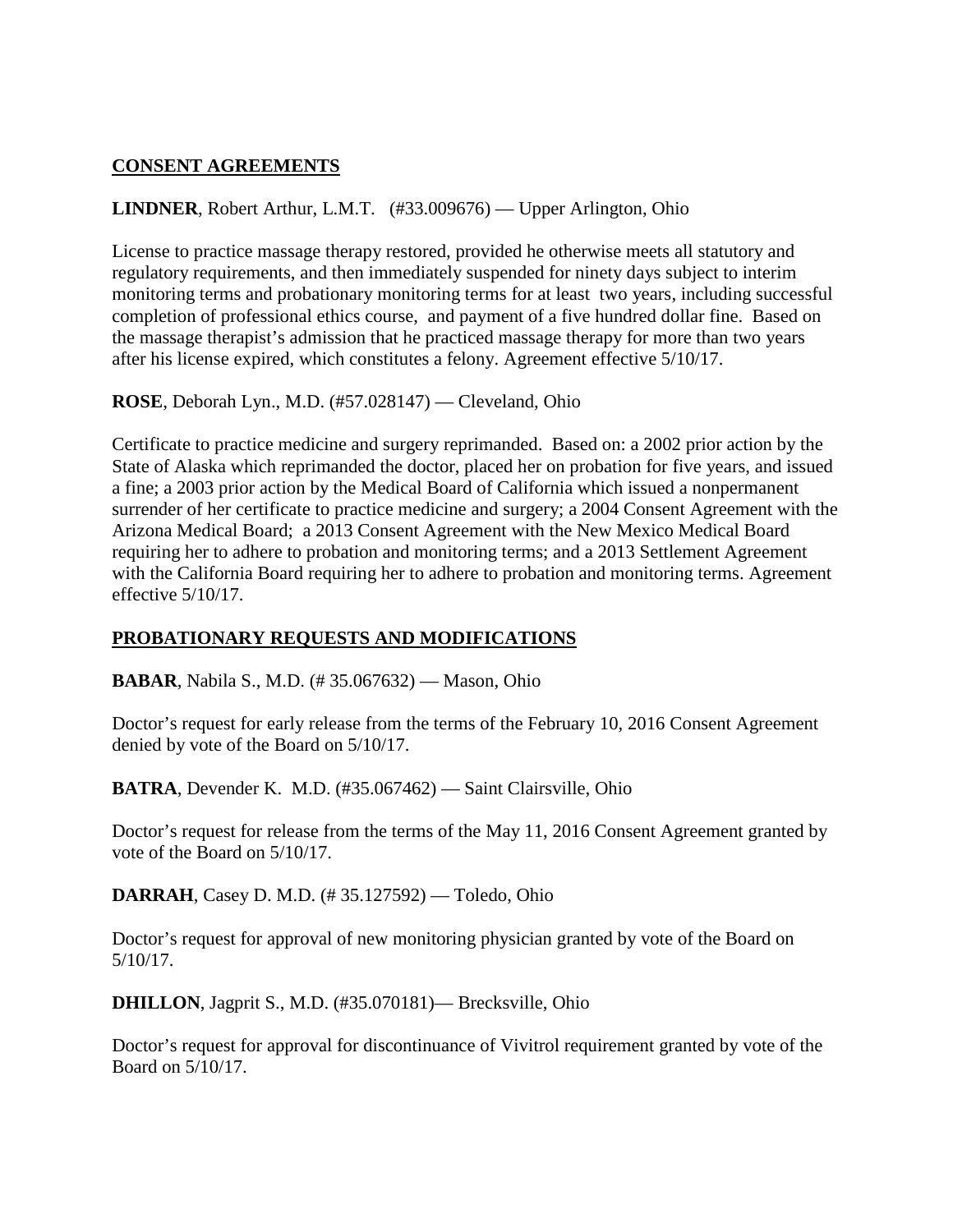**DUNLAP**, Gary Allan, D.O. (# 34.002045)— Dayton, Ohio

Doctor's request for approval of discontinuance of the psychiatric treatment requirement granted by vote of the Board on 5/10/17.

**MEHRA**, Maneesh L., M.D. (#35.094934) — Strongsville, Ohio

Doctor's request for approval of new treating psychiatrist granted by vote of the Board on 5/10/17.

**PURVIS**, Jerry G. Jr., M.D. (# 35.080726) — Adel, Georgia

Doctor's request for approval to make final appearance in July 2017, with release to be effective after Board's approval at the August 2017 meeting granted by vote of the Board on 5/10/17.

**REDDY**, Srinivas Perugu, M.D. (# 35.130052) — Scottsdale, Arizona

Doctor's request for approval to continue under the terms of the March 12, 2014 Ohio Board Order while residing in Arizona, and approval to make personal appearance via electronic means, granted by vote of the Board on 5/10/17.

**RODEBAUGH**, Justin M., M.D. (#57.027246) — Virginia Beach, Virginia

Doctor's request for approval to continue under the terms of the November 4, 2015 Ohio Board Order while residing in Virginia granted by vote of the Board on 5/10/17.

**ROSE**, Bernard J., M.D. (# 35.052219) — Kettering, Ohio

Doctor's request for approval of request for permission to travel from Ohio to Michigan until October without prior permission granted by vote of the Board on 5/10/17.

**SIDDIQUI**, Siraj A., M.D. (# 35.065056) — Mansfield, Ohio

Doctor's request for approval of new monitoring physician granted by vote of the Board on 5/10/17.

**ZEWAIL**, Aly M. A., M.D. (#35.088417) — Doylestown, Ohio

Doctor's request for approval of new treating psychiatrist; monitoring physician; and to continue under the terms of the December 14, 2016 Step II Consent Agreement while residing in Louisiana granted by vote of the Board on 5/10/17. Frequency and number of charts to be reviewed by monitor established.

### **PROBATION TERMINATED**

**BREIDENSTEIN**, James Edward., D.O. (#34.005707) — Cincinnati, Ohio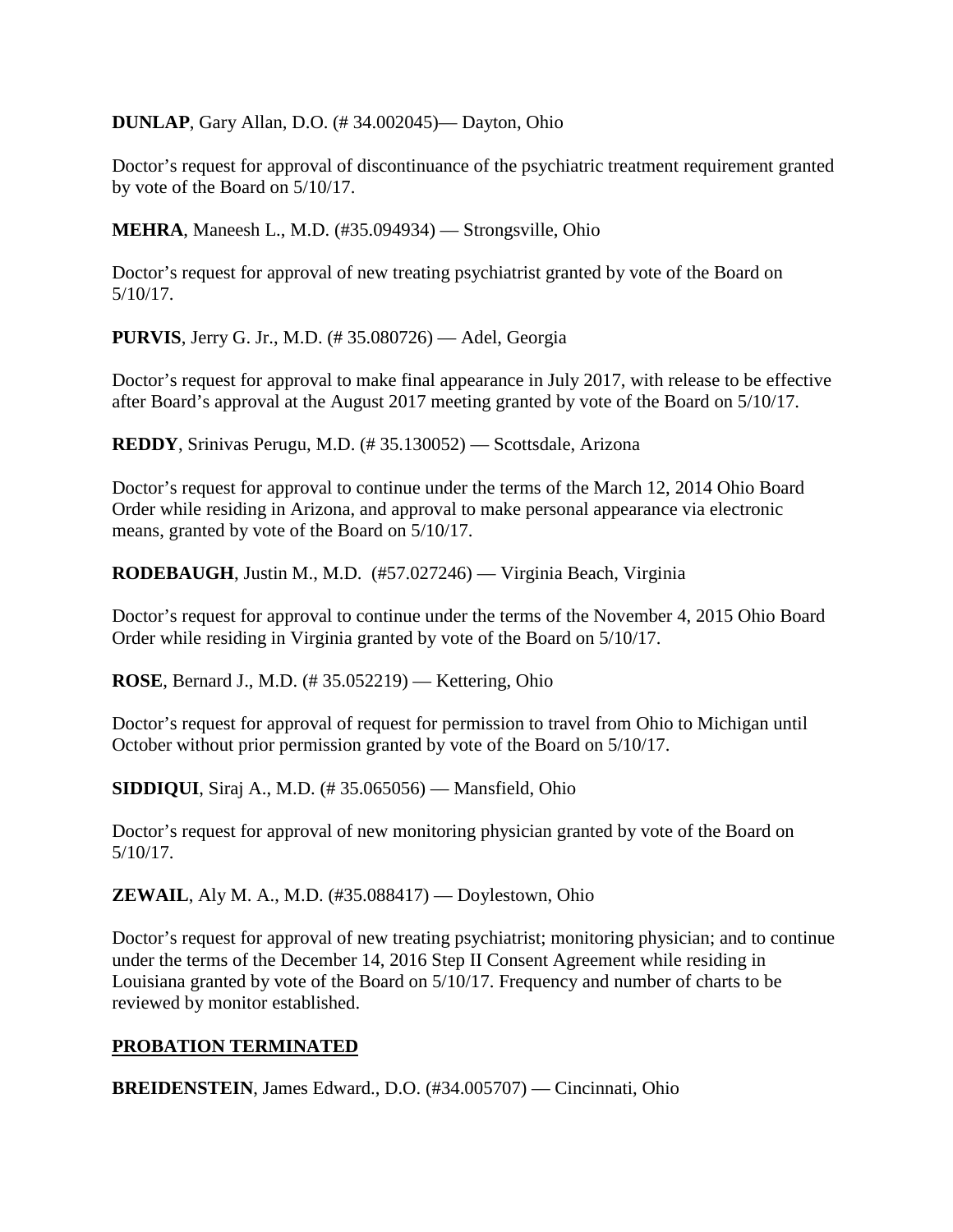Doctor's request for release from the terms of the May 9, 2012 Step II Consent Agreement, except for the permanent restriction requiring physician to have a chaperone at all times when interacting with female patients, granted by vote of the Board on 5/10/17. Effective immediately.

**CORNELL,** Clinton James., P.A. (# 50.003493) — Cincinnati, Ohio

Physician Assistant's request for release from the terms of the October 14, 2015 Board Order granted by vote of the Board on 5/10/17. Effective Immediately.

**GRINBLATT**, Michael Steven., M.D. (#35.052369) — Beachwood, Ohio

Doctor's request for release from the terms of the April 11, 2012 Step II Consent Agreement granted by vote of the Board on 5/10/17. Effective immediately.

**HESLER**, Brain David., M.D. (# 35.121206 ) — Chicago, Illinios

Doctor's request for release from the terms of the May 9, 2012 Step II Consent Agreement granted by vote of the Board on 5/10/17. Effective immediately.

**RUFFA**, Anthony Mark., D.O. (#34.010895) — Erie, Pennsylvania

Doctor's request for release from the terms of the May 8, 2013 Consent Agreement granted by vote of the Board on 5/10/17. Effective immediately.

### **DISMISSALS**

**ST. ONGE, Rick D., M.D.** (#35. 066328) — Columbus, Ohio

Partial dismissal of the alleged violations set forth in the September 14, 2016 Notice of Opportunity for Hearing, to wit: Sections 4731,22(b)(6), and (B)(20), Ohio Revised Code. Dismissal Order effective 5/10/17.

**WASHINGTON**, William L., M.D. (# 35.060842) — Gahanna, Ohio

The alleged violations set forth in the June 8, 2016 Notice of Opportunity for Hearing are dismissed without prejudice. Dismissal Order effective 5/23/17.

#### **COURT ACTIONS**

**MENKES**, Alan L., D.O. (#34.001775) — Murrieta, California

Notice of Appeal filed 4/28/17 in the Franklin County Court of Common Pleas, from Board's Entry and Order dated 4/12/17.

\_\_\_\_\_\_\_\_\_\_\_\_\_\_\_\_\_\_\_\_\_\_\_\_\_\_\_\_\_\_\_\_\_\_\_\_\_\_\_\_\_\_\_\_\_\_\_\_\_\_\_\_\_\_\_\_\_\_\_\_\_\_\_\_\_\_\_\_\_\_\_\_\_\_\_\_\_\_